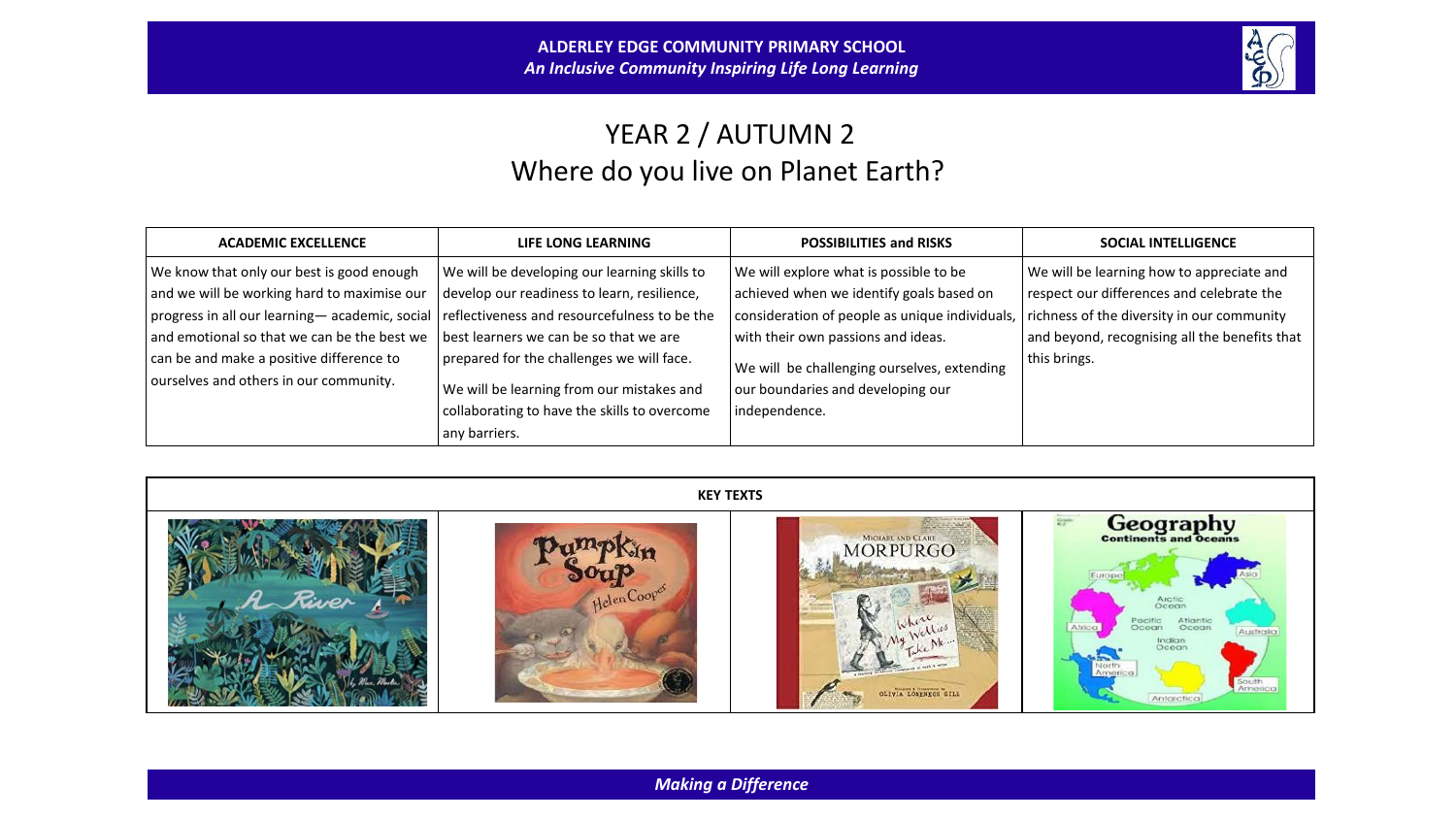### **ALDERLEY EDGE COMMUNITY PRIMARY SCHOOL** *An Inclusive Community Inspiring Life Long Learning*



| <b>ACADEMIC EXCELLENCE</b>          | Knowing our next steps on how to improve our work<br>Complete feedback to a high standard<br>Review progress against own targets<br>Know that our best work is good enough<br>Knowing that failure is 'OK' and a stepping stone to success                                                                                                     | LEARN<br><b>p</b><br>LEARNING | Review and develop understanding of 5Rs with particular focus on<br>'responsibility' in Autumn 2 -<br>Can be trusted<br>Will work well with others<br>Helps other people<br>Good team player<br>Listens to others ideas<br>Celebrate successes and learning from mistakes<br>Work towards Learning to Learn Awards<br>Modelling of effective learning skills by staff  |
|-------------------------------------|------------------------------------------------------------------------------------------------------------------------------------------------------------------------------------------------------------------------------------------------------------------------------------------------------------------------------------------------|-------------------------------|------------------------------------------------------------------------------------------------------------------------------------------------------------------------------------------------------------------------------------------------------------------------------------------------------------------------------------------------------------------------|
| <b>RISKS</b><br>AND<br>POSSIBILITES | Challenging learning opportunities for children to be outside comfort zone<br>Increase responsibilities for year 2 children - independently completing<br>homework and handing in homework and letters, Independent reading,<br>Change Year 2 'Jobs' - classroom helpers, iPad and netbook monitors<br>Read aloud a poem, from memory to peers | SOCIAL INTELLIGENCE           | Anti Bullying Week - sending a clear and positive message that bullying is not<br>acceptable in our school and community.<br>Assemblies - linked to school aims<br>Adapting behaviours according to environments and audiences - home,<br>school, school visits<br>No Outsiders - 'An Inclusive Community Inspiring Life Long Learning', all<br>different, all welcome |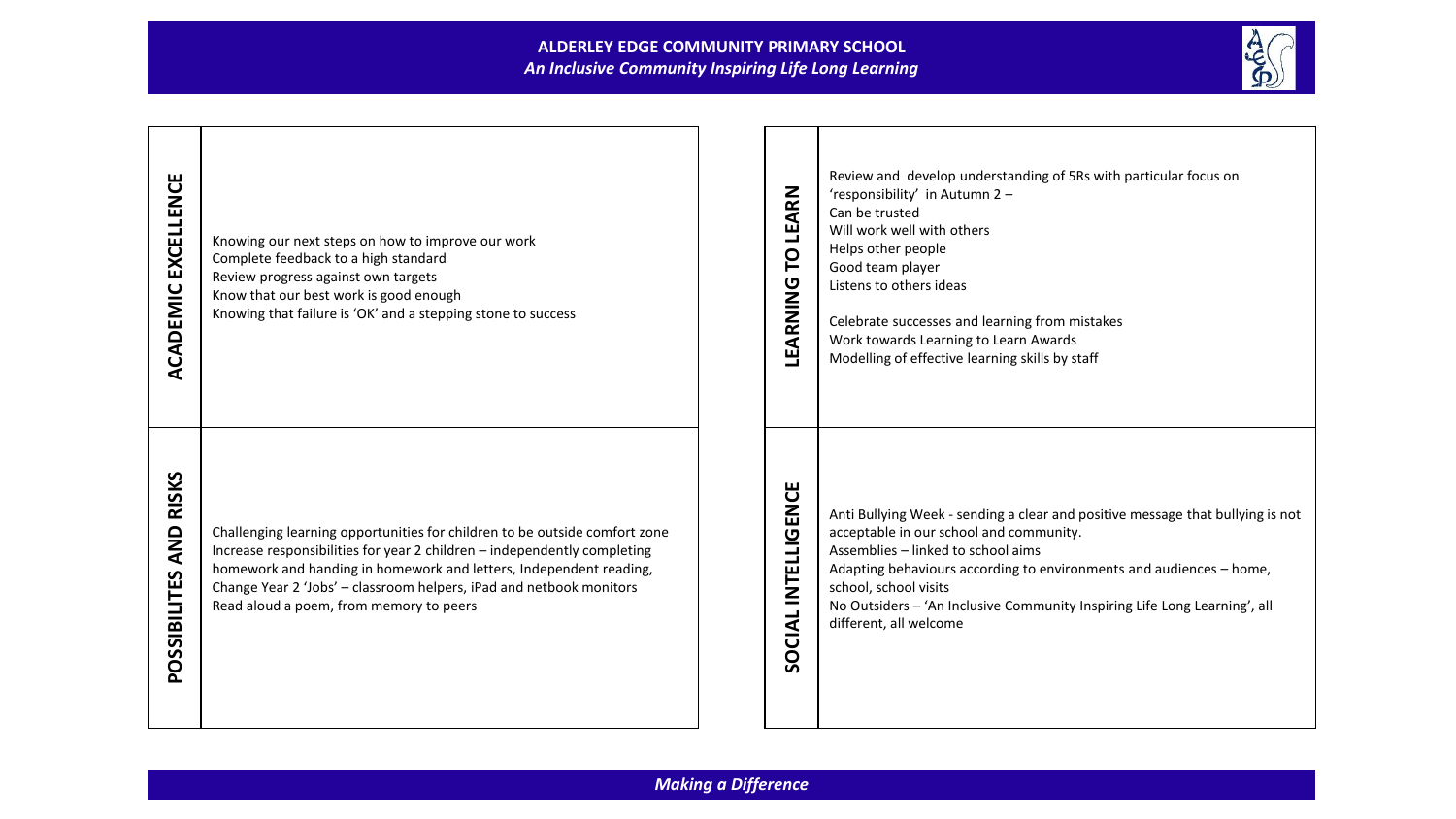

| ENGLISH | READING                             | Continue to apply phonic knowledge and skills as the route to decode<br>words.<br>Read accurately by blending sounds in words and recognising alternative<br>sounds for graphemes<br>Read accurately words of 2 or more syllables<br>Expressing views about text at a level beyond that at which they can<br>read<br>Discuss the sequence of events in a book and how they are related<br>Introduced to non-fiction books that are sequenced in different ways<br>Discuss and clarify the meanings of new words                                                                                                                        |
|---------|-------------------------------------|----------------------------------------------------------------------------------------------------------------------------------------------------------------------------------------------------------------------------------------------------------------------------------------------------------------------------------------------------------------------------------------------------------------------------------------------------------------------------------------------------------------------------------------------------------------------------------------------------------------------------------------|
|         | WRITING                             | Write from memory dictated sentences, include CEW and punctuation<br>Develop stamina for writing/verbs, nouns, adjectives and adverbs<br>Planning - Say or record in writing or pictorially ideas for writing<br>Make simple additions, revisions and corrections to own writing<br>Use Expanded noun phrases using<br>Use sentences with different forms: statement, question, exclamation,<br>command - subordination (when, if, because, that) coordination (and,<br>or, but)<br>Use exclamation mark !, apostrophe for contracted form (do not -<br>don't) and singular possessive (the girl's ball)<br>Use present and past tense |
|         | SPELLING<br><b>SOINOH</b><br>$\sim$ | Segmenting spoken words into phonemes representing these by<br>graphemes, spelling many correctly<br>Learning new ways of spelling phonemes<br>Learning to spell common exception words<br>Add suffixes to spell longer words -ly                                                                                                                                                                                                                                                                                                                                                                                                      |
|         | ш<br>UAGI<br>SPOKEN<br>Ū<br>Ź<br>द  | Articulate & Justify answers<br>Initiate & respond to comments<br>Use spoken language to develop understanding<br>Orally rehearse sentence by sentence what to write                                                                                                                                                                                                                                                                                                                                                                                                                                                                   |

Add and subtract numbers using concrete objects, pictorial representations and mentally, including a 2-digit number and ones, and a 2-digit number and tens Solve problems with addition using concrete objects and pictorial representations, including those involving numbers, quantities and measures. Solve problems with addition applying increasing knowledge of mental and written methods.

Recall and use addition facts to 20 fluently, and derive and use related facts up to 100.

**MATHS**

Count in 2s, 3s, 5s, & 10s Identify, represent & estimate numbers Compare and order numbers inc.  $\langle \rangle$  = Use Place Value & number facts to solve problems

Recognise Inverse relationships between addition and subtraction Multiplication and division of 2, 5 and 10 Worded problems

To measure in metres and centimetres To compare measurements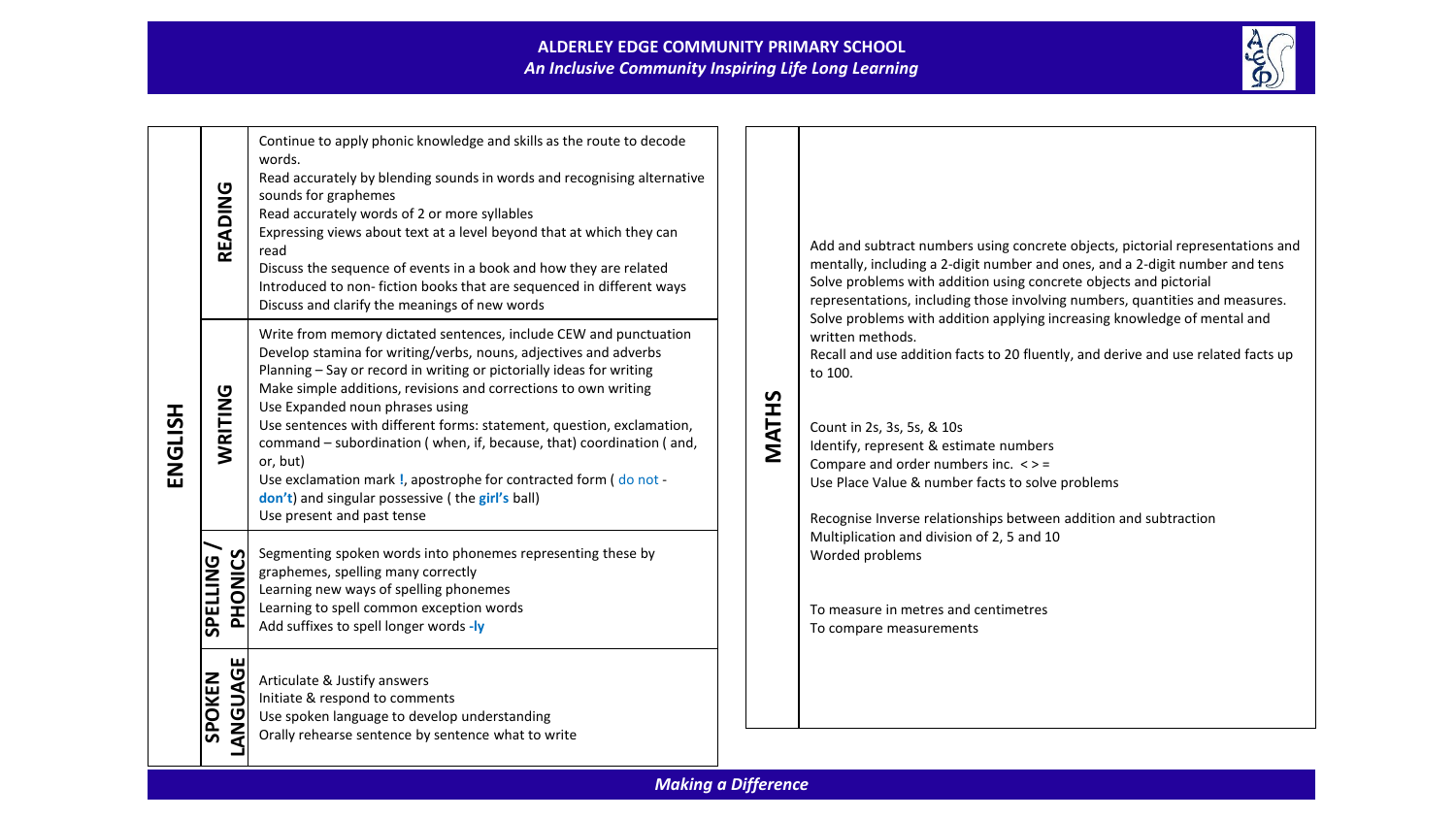## **ALDERLEY EDGE COMMUNITY PRIMARY SCHOOL** *An Inclusive Community Inspiring Life Long Learning*



| <b>SCIENCE</b> | <b>Working Scientifically</b><br>Using observations and gathering evidence to suggest answers to<br>questions.<br>Asking simple questions and recognising that they can be answered in<br>different<br>Observe closely using simple equipment<br>Perform simple test<br>Record and communicate findings<br>Identify and classify<br>Gather and record data to help answer questions<br>Use observations to suggest answers to questions<br>Subject Knowledge - Biology - Plants<br>Observe and describe how seeds and bulbs grow into mature plants | COMPUTING | To plan and use algorithms in programs successfully to achieve a result.<br>To plan and use algorithms in programs successfully to achieve the desired a<br>results.<br>To code a program using a variety of objects, actions, events and outputs<br>successfully.                                                                                                                                                                                                                                                                                                                                                          |
|----------------|-----------------------------------------------------------------------------------------------------------------------------------------------------------------------------------------------------------------------------------------------------------------------------------------------------------------------------------------------------------------------------------------------------------------------------------------------------------------------------------------------------------------------------------------------------|-----------|-----------------------------------------------------------------------------------------------------------------------------------------------------------------------------------------------------------------------------------------------------------------------------------------------------------------------------------------------------------------------------------------------------------------------------------------------------------------------------------------------------------------------------------------------------------------------------------------------------------------------------|
| <b>HISTORY</b> | Find out and describe how plants need water, light and a suitable<br>temperature to grow and stay healthy                                                                                                                                                                                                                                                                                                                                                                                                                                           | GEOGRAPHY | Name and locate the world's seven continents and five oceans<br>Use an atlas<br>Ask geographical questions<br>Identify human and physical features of London and Alderley Edge<br>Use aerial photographs to compare Alderley Edge, Manchester and London.<br>Compare What is the same? What is different?<br>Use a map to find Manchester, London and Alderley Edge.<br>Name, locate and identify characteristics of the four countries and capital<br>cities of the United Kingdom and its surrounding seas?<br>Use fieldwork and observational skills to create plans, maps and routes using<br>simple compass directions |